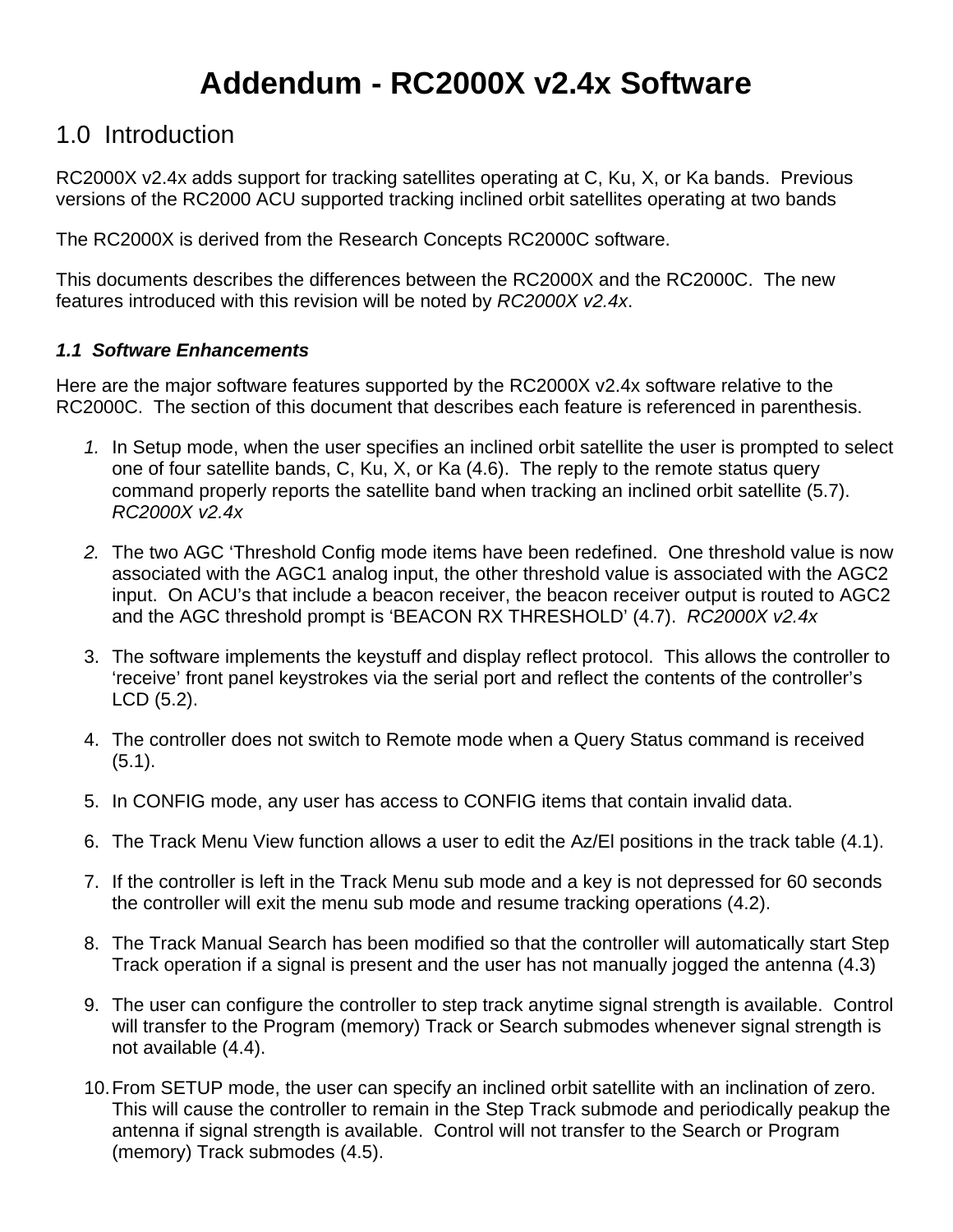- 11. The software can be compiled to support tracking C, K, and X band satellites. The standard RC2000C software supports tracking at C, K, and L bands. Section 2.0 describes how to identify versions of the software that support X band tracking.
- 12. The software can be compiled to support an az/el speed select bit. Section 2.0 describes how to identify versions of the software that support this feature (see Output\_Bit).

#### *1.2 Limitations Relative to the RC2000C Software*

The RC2000X software does not support the Polarotor 3 wire PWM servo based polarization control system.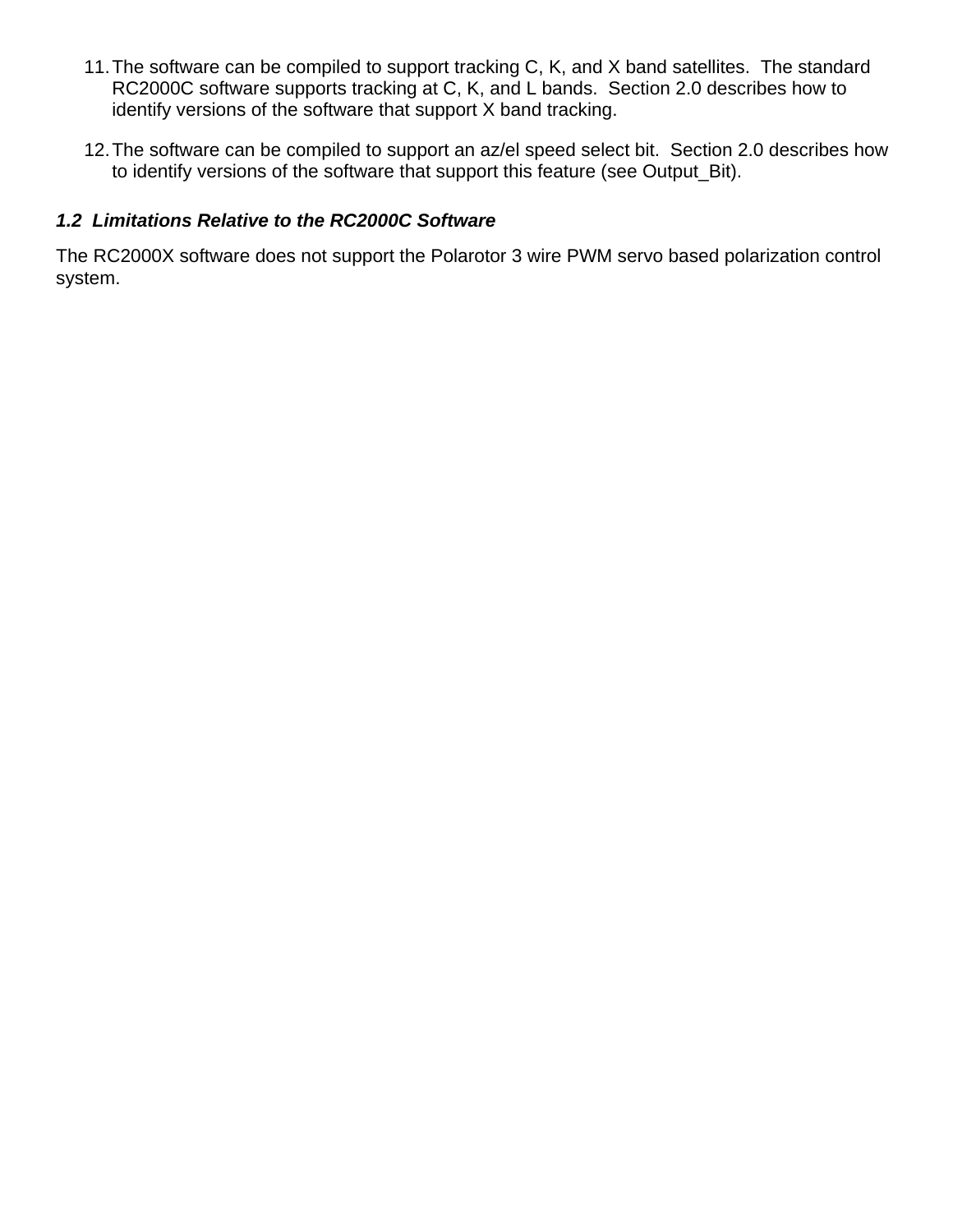### 2.0 Software Version Identification

The RC2000X software is modular. Features can be more easily enabled or disabled to support special applications.

Various versions of the RC2000X software can be identified via the software version number. A software version number consists of … Major version number, Minor version number, Sub version number, along with a suffix that identifies the features present in that software.

Here is a guide to decoding the various version numbers and suffix …

```
 +---------------> Major Version number 
   | +-------------> Minor Version number .. after v1.80 0,2,4,6,8 denote BH uC and 
                    | | 1,3,5,7,9 denote KB uC. 
                   Major. Minor versions to data ..
                    | | 1.0 – original release, August, 2002 
                   1.2 - Remote Status Query does not activate Remote mode.
                    | | 1.4 – added keystuff/display reflect, track menu mods and edit 
                       track table, tracking enhancements
                   1.6 - optional support for x band operation and mod to allow
                         step track only operation.
                   1.7 - introduce support for a speed bit and bug fixes.
                    | | 1.8/1.9 – introduce KB processor support 
                   2.0/2.1 - bug fix2.2/2.3 – customer/mount specific version and bug fix
 | | 
v1.4 0 u t - - k > 'k' indicates support for the remote serial port keystuff and
 | | | | | display reflect feature. This allows a remote user to operate 
                   the controller as if they were at the controller. This gives
                   a remote user access to all controller functions. '-'
                   indicates that the controller does not support this feature.
 | | | | | 
              | | | | +---> Special Software Identifier: Either a '-' or one of the 
                   following: ... 't' for TIW, 'x' for C,K,X band tracking (before
                   v2.4x) and C,Ku,X,Ka (after 2.4x),'s' for Selex with support
                   for C,Ku,X,Ka bands and Bcn Rx on AGC2. Before 2.4x, \cdot-\cdot =>
                   support for C, K, L band tracking, after 2.4 => support for
                   C, Ku, X, Ka.
 | | | | 
            | | | +-----> Output Bit: '-' for no output bit function, 'x' for the 
                   the xmit_inhibit case, 's' for the speed_bit case.
 | | | 
          | | + ------> Tach based slow speed system: '-' for no slow speed 
                   PWM, 't'for PWM support.
 | | 
        | +---------> Sat List: 'w' for west, 'e' for east, 'p' for pacific, 
                   'u' for euro, 'a' for asia, '-' compile error
 | 
      +-----------> Sub Version number: 1.4x, where 'x' equals '0' for azel, 
                    '1' for polar, '2' for el/az, '3' for DDT, '4' for the 
                    Prodelin 3.8.
```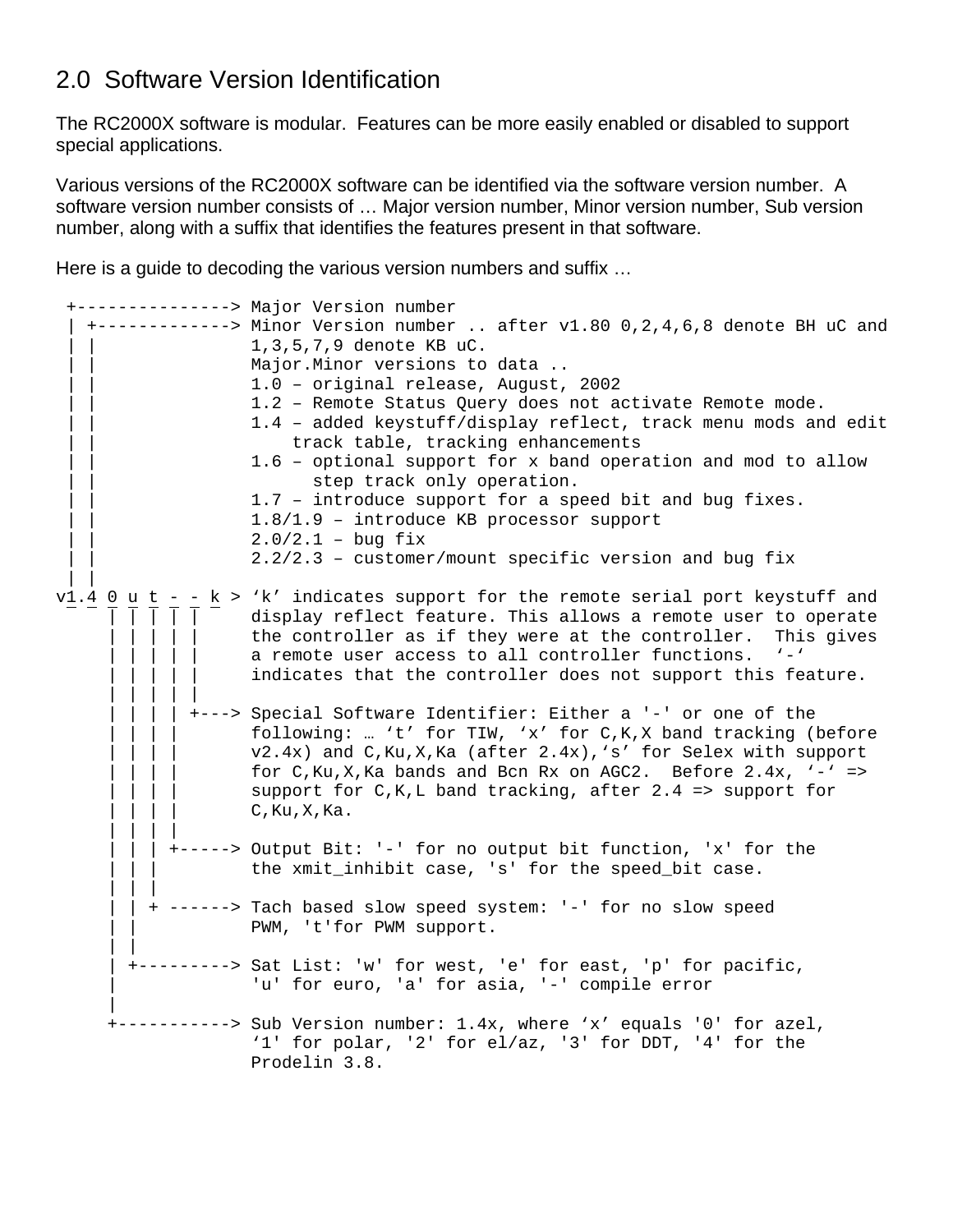#### *2.1 EPROM Labeling and Source File Names*

The label on Eprom devices used in RC2000X controllers will contain the software version number and suffix, the date the software was compiled, as well as the checksum of the software.

An example of an Eprom source file name for RC2000X software would be '2X0U\_\_K.HEX' where '2X' indicates RC2000X, '0' is the software Sub Version number, and 'UT\_\_K' is the software suffix.

# 3.0 Differences Between the RC2000X Software and the RC2000C **Documentation**

An Operator's Manual specific to the RC2000X software has not been produced. This section describes the differences between the operational characteristics of the RC2000X software and RC2000C software.

#### *3.1 Polarization Control Equipment*

#### RC2000C

The default polarization control scheme for the RC2000C is the Polarotor based 3 wire servo. The Polarotor is a pulse width modulated (PWM) based open loop polarization control scheme. The Polarotor rotates a wire probe in the antenna feed horn (receive only) to select antenna polarization. The controller sends a PWM waveform to the Polarotor device to control the orientation of the wire probe. Polarization control with a Polarotor is open loop - the Polarotor sends no position feedback information to the controller.

If the optional RC2KPOL daughter board is installed in the controller, the RC2000C can also interface with a rotating feed powered by a low voltage DC motor that employs a potentiometer. An installer specifies which type of polarization control scheme is present in a given system via the Rotating Feed Present CONFIG mode item. If Rotating Feed Present is set to 0 the controller assumes that a Polarotor based polarization control device is present. If Rotating Feed Present is set to 1 the controller assumes that the RC2KPOL daughter board is installed.

#### RC2000X

The RC2000X does not support a Polarotor. It only supports the RC2KPOL daughter board. The Rotating Feed Present CONFIG mode item of the RC2000C has been replaced with the Pol Control Equipment Code. The permissible values for this item are 0 for No Polarization, 1 for Single Port Motorized Feed, and 2 for Dual Port Motorized Feed.

If the Pol Control Equipment Code is set to 0, the controller assumes that the daughter board is not installed.

If the Pol Control Equipment Code is set to 1, the controller assumes that a motorized feed is present in the system and the feed cannot simultaneously receive horizontally and vertically polarized signals. When programming a satellite into the controller's memory the user is prompted to specify both horizontal and vertical polarizations. When performing an automatic move to a satellite the user is prompted to select either horizontal or vertical polarization.

If the Pol Control Equipment Code is set to 2, the controller assumes that a motorized feed is present in the system and the feed can simultaneously receive horizontally and vertically polarized signals. When programming a satellite into the controller's memory the used is prompted to specify a single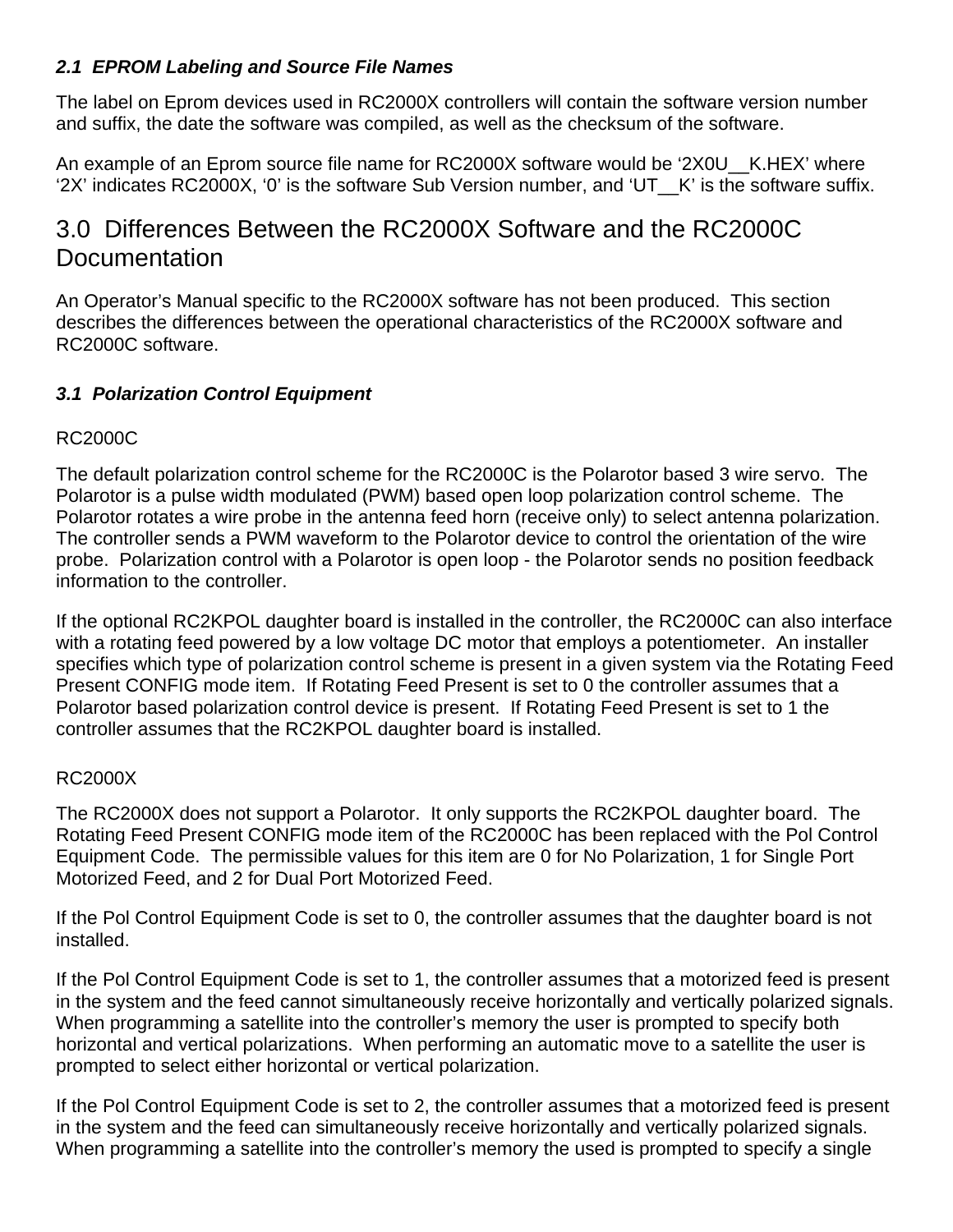polarization position. During an automatic move to a preset satellite, the user is not prompted to specify a polarization.

#### *3.2 Runaway Sensing*

The RC2000 antenna controllers are designed to interface to single phase (as opposed to quadrature) pulse encoders. An azimuth or elevation runaway alarms occurs when a position pulse is accumulated by the controller when the antenna has not been commanded to move and is not in the coast interval immediately following Az or El movement. The RC2000 has a 'back door' method to allow the user to disable runaway errors via the Az/El Fast Deadband CONFIG mode item.

#### RC2000C

Section 7.3 – Operational Troubleshooting Tips of the RC2000C manual describes the method employed by the RC2000C to disable runaway alarms.

#### RC2000X

If the value assigned to the Az/El Fast Deadband CONFIG mode item ends in '40' the controller will only accumulate azimuth position counts when the antenna is moving about the azimuth axis or is in a coast interval immediately proceeding an azimuth move. This effectively disables the runaway alarm for the azimuth axis. Examples of Az/El Fast Deadband values that disable runaway sensing are 2040 and 940.

If the value assigned to the Az/El Fast Deadband CONFIG mode item ends in '41' through '49' the azimuth runaway count threshold will be assigned a value of 1 through 9, respectively. The azimuth runaway count threshold is defined as the number of runaway counts which must be exceeded before an azimuth runaway alarm is triggered. For example, if the Az/El Fast Deadband CONFIG mode item has a value of 1845 six runaway position counts must be accumulated before an azimuth runaway alarm is triggered.

Runaway Sensing for the Prodelin 3.8 Meter Antenna

Special versions of the RC2000C (and 'X) software were created for the Prodelin 3.8 meter antenna. RC2000C and 'X software version numbers that end in '4' indicate that the software was customized for use with the Prodelin 3.8 meter antenna. For example, RC2000C version 1.34 is optimized for use with the Prodelin 3.8 meter antenna.

In both the RC2000C and RC2000X software, for the Prodelin 3.8 meter antenna, the azimuth and elevation runaway thresholds are fixed at a value of 4 and they cannot be changed via the Az/El Fast Deadband CONFIG mode item.

#### *3.3 Access to CONFIG Mode Items*

For the RC2000C, user access to certain CONFIG mode items is dependent on the state of the Expert Access Flag and the values of other CONFIG mode items. With the RC2000C, if a CONFIG Mode item contains invalid data the user might have to enable Expert Access or adjust the values of other CONFIG Mode items to access the CONFIG mode item that contains invalid data. For the RC2000X, any user has access to any CONFIG Mode item that contains invalid data.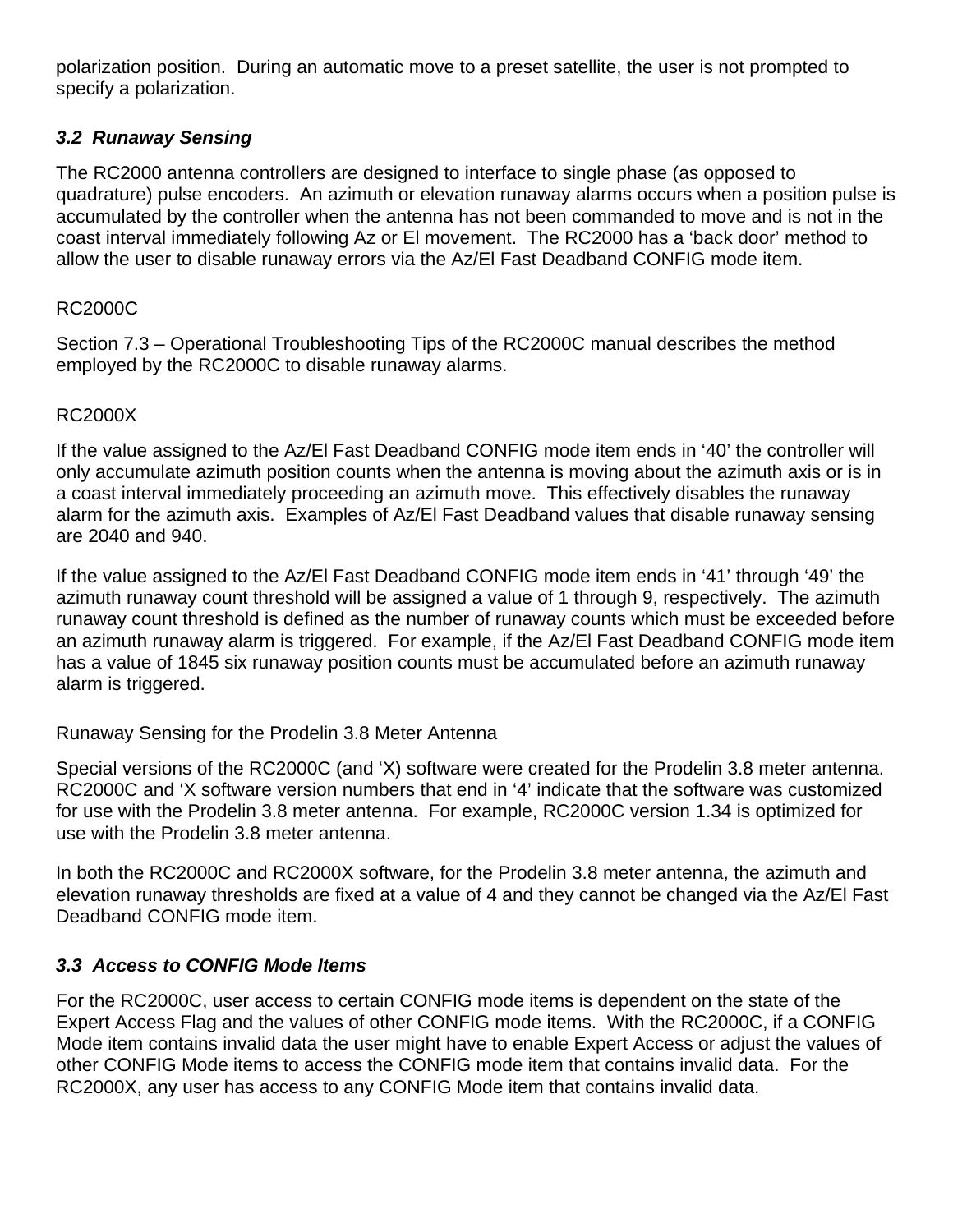#### *3.4 Speed Select Output Bit*

Starting with version 1.7x of the RC2000X software, the software can be compiled to support a speed select bit. See section 2.0 (Output Bit) to identify software versions that support the speed select bit. The speed select output bit is at RC2000 connector J1-10 labeled PULSE.

For az/el fast speed, 5.7 volts will be present on this output. The output impedence is 570 ohms. For az/el slow speed, the 'output' bit is pulled to ground via a 100 ohm resistor. This output is compatible with the PULSE input (J3-2) of the FB-2KINT circuit board used in the Research Concepts 2K90INT-1 and 2K90INT-2 90 volt DC antenna interface units.

The voltage applied to the output terminal should not exceed 6 volts.

The RC2000X can be configured to support simultaneous az/el movement via the CONFIG mode Simultaneous Az/El Enable item. When enabled, simultaneous az/el movement will occur during automatic moves at fast speed. When making an automatic move to a target position with simultaneous az/el movement enabled, if the azimuth and elevation separation between the starting position and target position is greater than Az/El Fast Slow Threshold (a CONFIG mode item) position counts, azimuth and elevation movement will occur at fast speed. When either axis gets within Az/El Fast Slow Threshold of the target position, simultaneous azimuth and elevation motion will cease. The controller will next position the antenna in azimuth and then elevation.

# 4.0 RC2000X Tracking Enhancements

#### *4.1 Track Table Edit*

The Track Table contains the Azimuth and Elevation positions used by the controller when Memory Track is active. With the RC2000X, the user can edit the Track Table via the Menu – View function. A track table entry that is not initialized has azimuth and elevation values of 65535.

#### *4.2 Track Menu Mode Timeout*

With the RC2000X software, if the controller is left in the Track Menu sub mode and a key is not depressed for 60 seconds, the controller will exit the menu sub mode and resume tracking operations. With the RC2000C code, tracking operations cease when the Track Menu is active.

#### *4.3 Manual Search*

When Track Manual Search is active, if the user has not hit a key and signal strength above threshold is detected, the controller will automatically transition to the Step Track sub mode.

On entry to Track Mode, if Track Table data is not present and auto search is disabled, the controller will perform an AutoMove to the nominal position for the satellite (the nominal position is the position stored by the user when the track was initiated via Setup Mode). This insures that if signal strength is detected it is for the correct satellite.

#### *4.4 Step Track Whenever Signal Strength is Present*

If the user sets the Track Update Check Interval to 0, stay in the Step Track sub mode anytime signal strength is present. If signal strength is not available and track table data is available, the Program (or Memory) sub mode will become active. Otherwise, the Search sub-mode will activate.

The user has access to the Track Update Check Interval item via the Track Menu Modify function.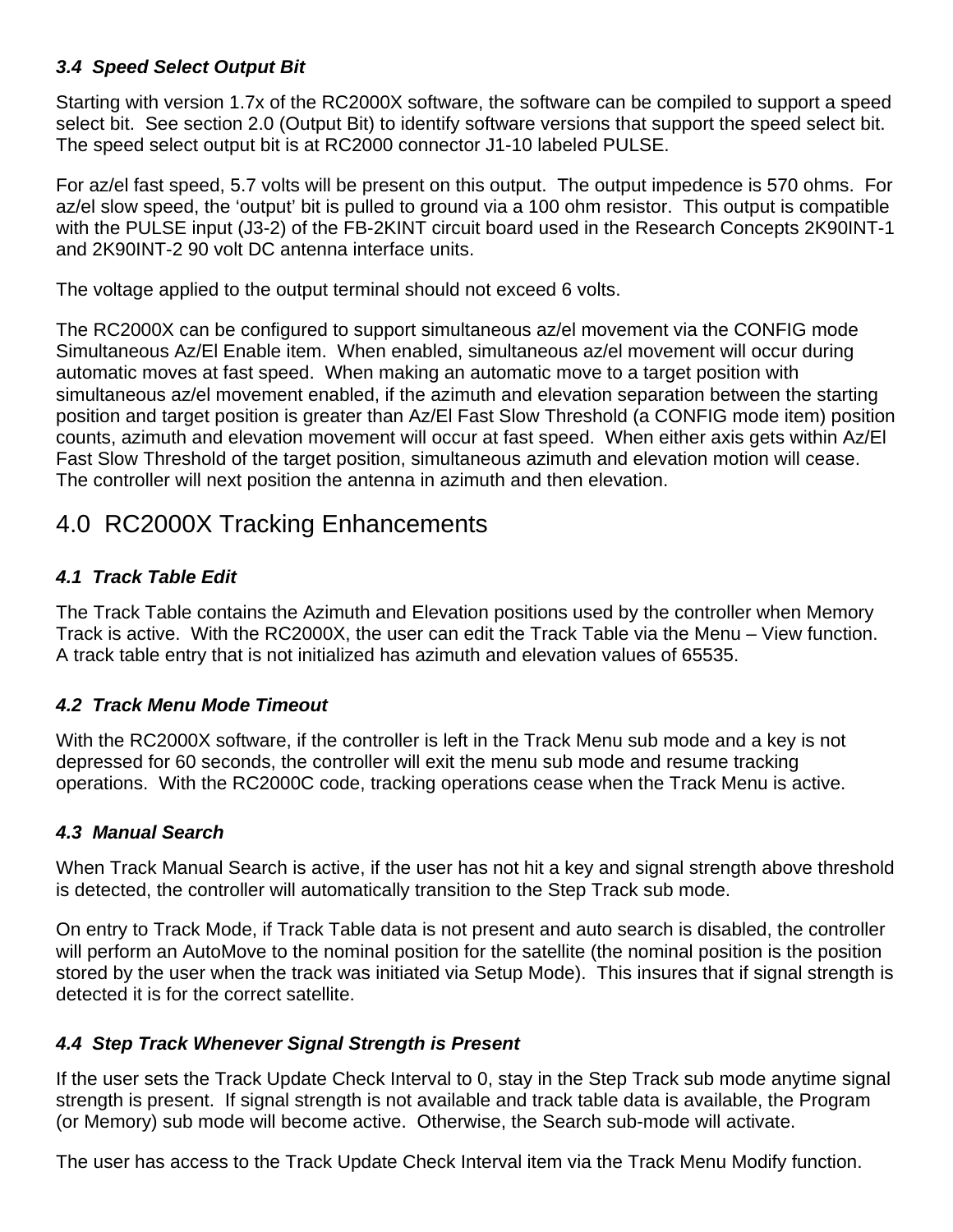#### *4.5 Periodic Peaking on GeoStationary Satellites*

In SETUP mode, the user can specify an inclined orbit satellite with zero inclination. When 'tracking' a satellite with zero inclination, the controller will stay in the Step Track sub mode, Search and Program (Memory) Track submodes will not be invoked. Peaking will occur if signal strength is present.

When an inclined orbit satellite with zero inclination is specified, the Search Retry TRAK mode '0-Menu' item is replaced with the following prompt … 'PEAK INTERVAL 0-999 MIN:'. The Peak Interval specifies the time (in minutes) between Step Track peakup operations. If the user specifies a Peak Interval of 999 the controller will perform a single peakup operation when the Step Track submode is activated. If the user specifies a Peak Interval of 0, the controller will continuously peak in azimuth and elevation if signal strength is present.

#### *4.6 Quad Band Inclined Orbit Satellite Tracking*

In Setup mode, for an inclined orbit satellite the user is prompted with … 'SELECT BAND 0-C,1-K,2-X,3-Ka:'. Note that the ACU uses the receive frequency associated with each band for step size and peakup interval.

Earlier versions of the RC2000C and RC2000X software allowed the user to specify dual band C/Ku satellites. If the user selected one of these satellites, there was a prompt for either C or Ku band in Setup, Auto, and Menu modes. With version 2.4x, the user cannot specify a dual band satellite. The Menu mode prompt has been removed.

#### *4.7 AGC Input Channel Thresholds*

With version 2.4x of the RC2000X software …

For ACU's that do not include a tracking receiver …

The user is prompted for either 'AGC1 Threshold' or 'Bcn Rx Threshold'.

For ACU's that include a tracking receiver …

The output of the tracking receiver is internally routed to the ACU's AGC2 analog input.

The user is prompted for either 'AGC1 Threshold' or 'AGC2 Threshold'.

The ACU uses whichever AGC channel has the greatest signal strength. If the AGC1 level is greater than the AGC2 level, the ACU compares AGC1 to the 'AGC1 Threshold' to determine if a signal is present and the the ACU can peak. AGC2 behaves in a similar manner.

Previous versions of the RC2000X software behave in a manner identical to the RC2000C. Specifically, with these versions of the software the user is prompted the 'AGC CBand Threshold' and 'AGC KBand Threshold' values. These thresholds are applied to whichever AGC input channel has the greatest signal strength.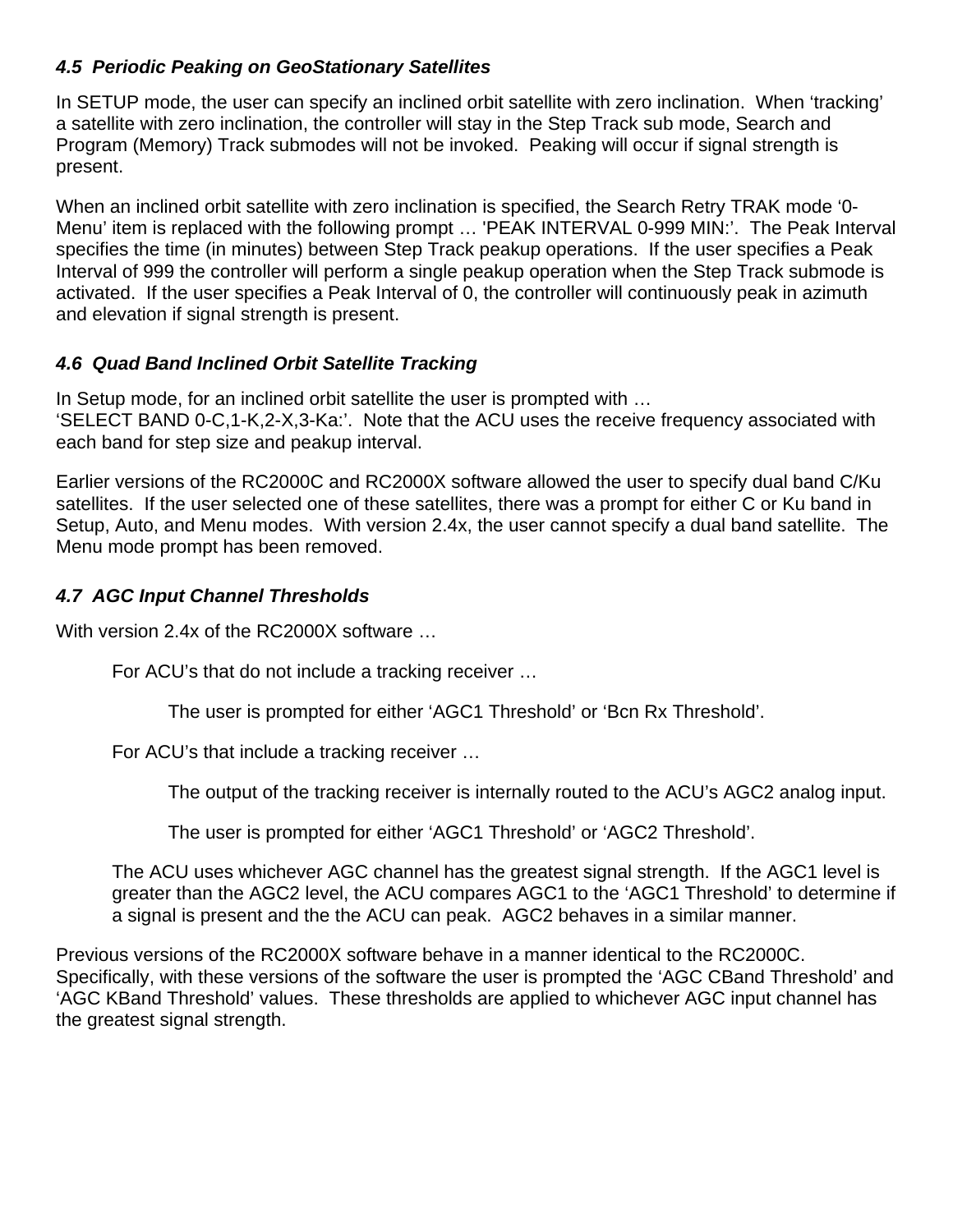# 5.0 RC2000X Serial Interface Enhancements and Modifications

#### *5.1 Device Status Poll Command Does Not Cause Remote Mode to Become Active*

An RC2000C controller switches to Remote Mode when a Device Status Poll command is received. The RC2000X can reply to the Device Status Poll command without changing modes.

#### *5.2 Keystuff and Display Reflect*

The software now supports remote keystuff and display reflect serial commands. This allows the controller to 'receive' front panel keystrokes via the serial port and reflect the contents of the controller's LCD. With this capability a remote user can completely setup and configure an RC2000X controller that has serial communications enabled.

Prior versions of the RC2000 allowed the user to jog the antenna and recall satellites via remote commands but did not allow a user to configure the controller.

Here is a description of the keystuff and display reflect protocol …

#### MISCELLANEOUS COMMAND

This command performs miscellaneous functions. Here is the format of the command.

| byte 0:    | <b>STX</b> |                                |
|------------|------------|--------------------------------|
| byte 1:    | А          | where A is the RC2000 address  |
| byte 2:    | 36h        | the miscellaneous command code |
| byte 3:    | 'X'        | the sub-command code           |
| byte 4:    | 'Y'        | the sub-command parameter      |
| byte $5$ : | ETX.       |                                |
| byte 6:    | checksum   |                                |

The sub-command code 'X' can have the following values ...

- 'X' = 'R' This code specifies the azimuth, elevation, or polarization drive reset command. This accomplishes the same function as the RESET mode of the RC2000: it allows the user to reset the solid state drive circuits if an azimuth or elevation alarm has been detected. When the sub-command code is 'R', the subcommand parameter 'Y' must be either 'A', 'E', or 'P' (for azimuth, elevation, or polarization respectively) to specify which axis will be reset. If the 'P' command is specified, the command will be accepted only if the RC2000A is configured for use with the optional rotating feed.
- $'X' = 'T'$  This sub-command is used to reset track mode errors (subcommand parameter  $'Y' = R$ ). When the TRACK mode ERROR sub-mode is active this command will cause the ERROR sub-mode to terminate. The controller will react as if TRACK mode was activated via AUTO mode. Note that if a system error is active (an error message flashing on the bottom row of the display) the condition that generated the system error must be rectified or the controller will probably return to the TRACK mode ERROR sub-mode.

 This sub-command can also be used to switch frequency bands when a dual band satellite is being tracked. A subcommand parameter of 'C' will specify C band and a subcommand parameter of 'K' will specify K band. The reply to this command will be a NAK if TRACK mode is not active, the satellite being tracked was not specified as a dual band satellite (when the track was initiated via SETUP mode), or if track polarization movement is not allowed (see byte 35 of the device status poll command).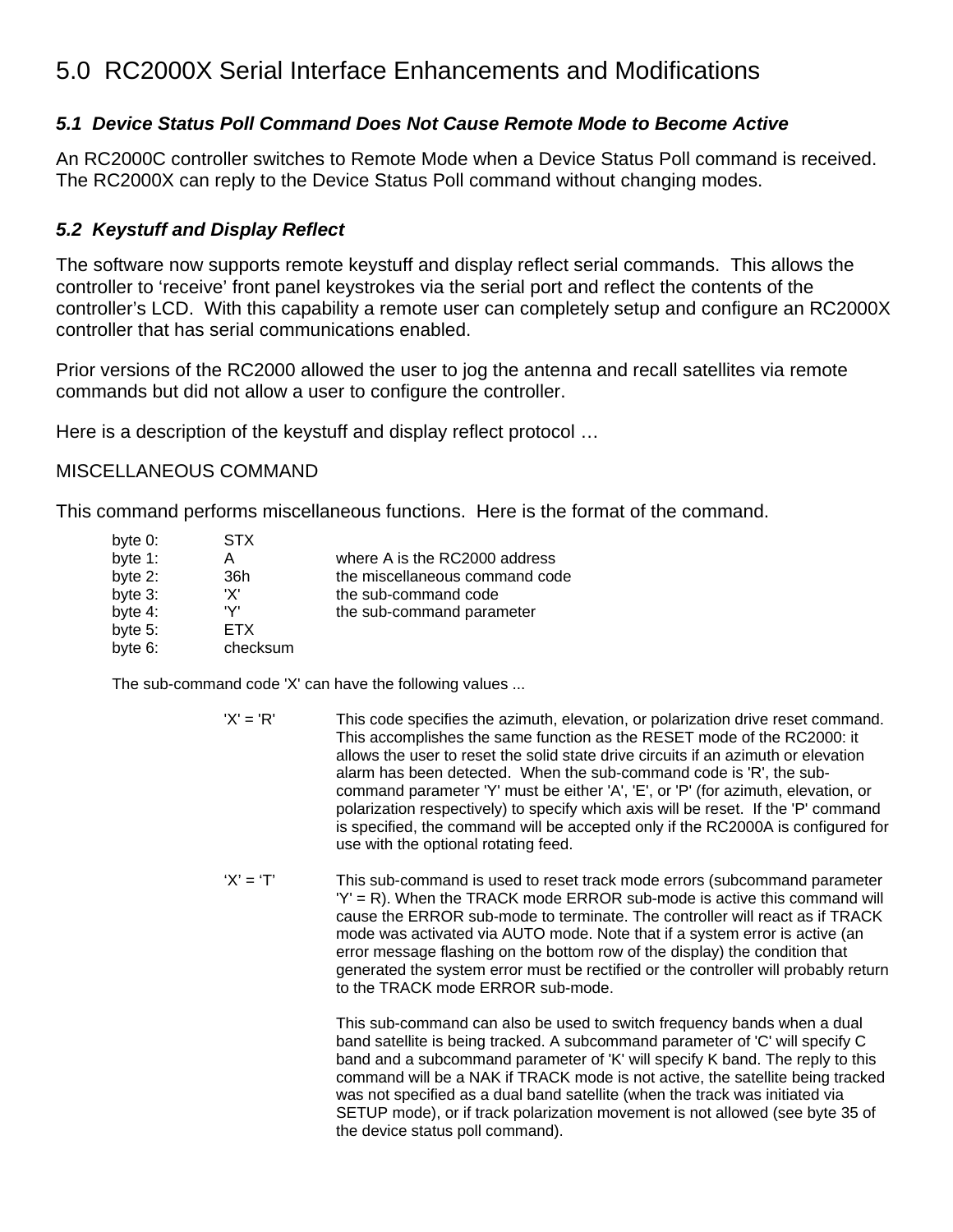$'X' = 'K'$  This sub-command sends a keypad value to the RC2000 (this is referred to as key-stuffing). The RC2000 will react to the keypad value as if the corresponding key on the RC2000's front panel was pushed. The command is implemented using the miscellaneous command format.

The sub parameters are and the corresponding keys are given below.

| Parameter | Key               |
|-----------|-------------------|
| 30h       | 0/Speed           |
| 31h       | 1/Pol CCW         |
| 32h       | 2/N/EL UP         |
| 33h       | 3/Pol CW          |
| 34h       | 4/E/AZ CCW        |
| 35h       | 5                 |
| 36h       | 6/W/AZ CW         |
| 37h       | 7/H               |
| 38h       | 8/S/EL DN         |
| 39h       | 9/N               |
| 3A-3Fh    | -- unused –       |
| 41h       | Stop/decimal pt.  |
| 42h       | +/-/BKSP          |
| 43h       | Mode              |
| 44h       | Scroll Up/Yes     |
| 45h       | Scroll Dn/No      |
| 46h       | Enter             |
| 47h       | Mode Group Change |

 Antenna jog operations are controlled by the length of time that a jog key is depressed by the user. To emulate this characteristic when jogging the controller with the Miscellaneous keystuff command, the reception of a Miscellaneous keystuff command initiates a timer. The key sent will remain 'depressed' until the timer expires. The default timer interval is one second. The user can alter this via the Pol Motor Jog Duration CONFIG mode item. If the last two digits of the 'Jog Duration parameter are between 2 and 25 the jog interval will be the value specified by the last two digits multiplied by 100 milliseconds. For example, a 'Jog Duration value of 1015 will result in a timer interval of 1500 milliseconds or 1.5 seconds.

The resolution of the timer is approximately +/- 150 milliseconds.

The reply to this command will be the same as the reply to the status poll query except the command code will be '36h'.

#### REFLECT DISPLAY COMMAND.

This command causes the RC2000 to report 1) the contents of the controllers display (80 characters in a 2 row by 40 column format), 2) the position of the cursor (row and column), and 3) any active alarms.

The command contains 5 bytes …

| byte 0 | <b>STX</b> |                              |
|--------|------------|------------------------------|
| byte 1 | А          | the RC2000's address         |
| byte 2 | 37h        | reflect display command code |
| byte 3 | ETX.       |                              |
| byte 4 | checksum   |                              |

The response contains 91 bytes …

| byte 0 | ACK |                                 |
|--------|-----|---------------------------------|
| byte 1 |     | where A is the RC2000's address |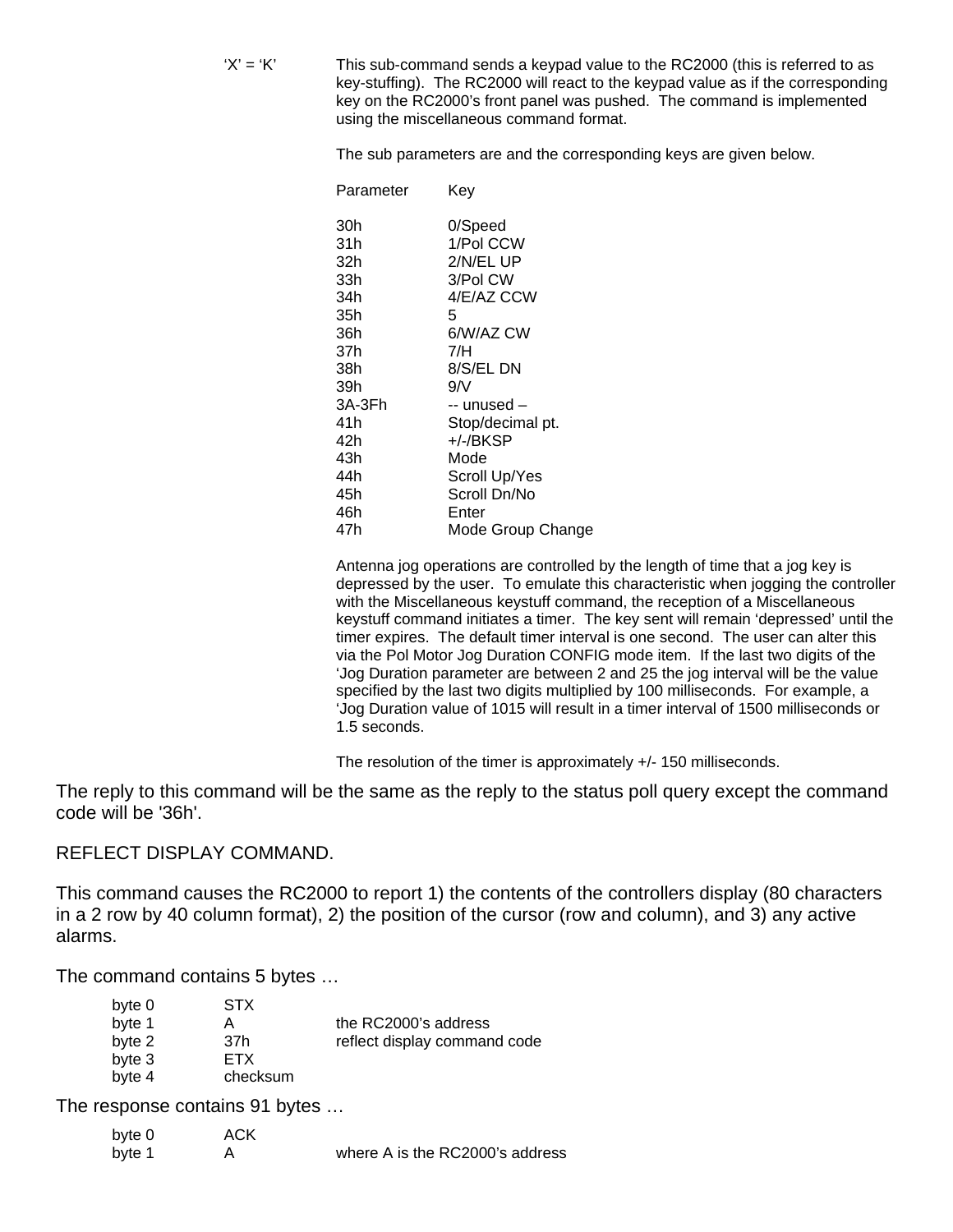| byte 2                    | 37h                    | reflect display command code                                                                                                                                                                                                                       |  |
|---------------------------|------------------------|----------------------------------------------------------------------------------------------------------------------------------------------------------------------------------------------------------------------------------------------------|--|
| byte $3-42$<br>byte 43-82 | row 1<br>row 2         | 40 ASCII characters displayed on row 1 of the LCD<br>40 ASCII characters displayed on row 2 of the LCD                                                                                                                                             |  |
| byte 83                   | cursor row             | cursor row position, ASCII '1' or '2'                                                                                                                                                                                                              |  |
| byte 84,85                |                        | cursor column ASCII '1' through '40', byte 84 contains the most significant digit                                                                                                                                                                  |  |
| byte 86                   | cursor status          | ASCII '0' or '3' => cursor off, '1' => cursor on and blinking, '2' => cursor on but<br>not blinking.                                                                                                                                               |  |
| byte 87,88                | alarm code             | ASCII '1' through '22', byte 87 contains the most significant digit of the alarm<br>code, byte 88 contains the least significant digit of the alarm code. The alarm<br>codes are as defined for bytes 30 and 31 of the Device Status Poll Command. |  |
| byte 89<br>byte 90        | <b>ETX</b><br>checksum |                                                                                                                                                                                                                                                    |  |

#### *5.3 Software to Exercise the Keystuff and Display Reflect Commands*

A DOS program, RC2KA260.EXE, allows the user to test the display reflect and miscellaneous keystuff commands. The RC2KA260.EXE software should run on most Windows PC's that have a serial port configured as COM1 or COM2 using the standard interrupts (4 or 3, respectively).

When RC2KA260.EXE is invoked the user should first use the 'C' menu item to specify the RC2000X's remote address (50 by default).

To exercise the keystuff miscellaneous command, with the controller in Manual mode invoke the 'U' menu item. Next key in '6K4' (without the quotes) followed by the ENTER key to specify an Az CW Jog. '6' is the Miscellaneous command code (36 hex), 'K' specifies a keystuff operation, and '4' specifies the key on the RC2000 controller labeled  $4 - AZ$  CCW  $- E$ . When the ENTER key is hit the RC2KA260 program transmits the STX and address characters followed by the string entered by the user followed by the ETX character followed by a checksum calculated over all of the previous characters transmitted.

#### *5.4 Query ID Command Reply*

The reply to the Query ID command will be '2KX14n' where 'n' is the software sub version number defined in section 2.0.

#### *5.5 RC2000X Alarm Codes*

When a fault is detected, RC2000 controllers display a flashing alarm message on the bottom row of the LCD. Each alarm message is assigned a numeric code. This numeric code is reported as part of the reply to the Device Status Poll and Display Reflect remote commands.

Here are the numeric codes associated with each alarm message …

- '1' LOW BATTERY'
- '2' ANT AZIM
- '3' ANT ELEV
- '4' AZIM COUNT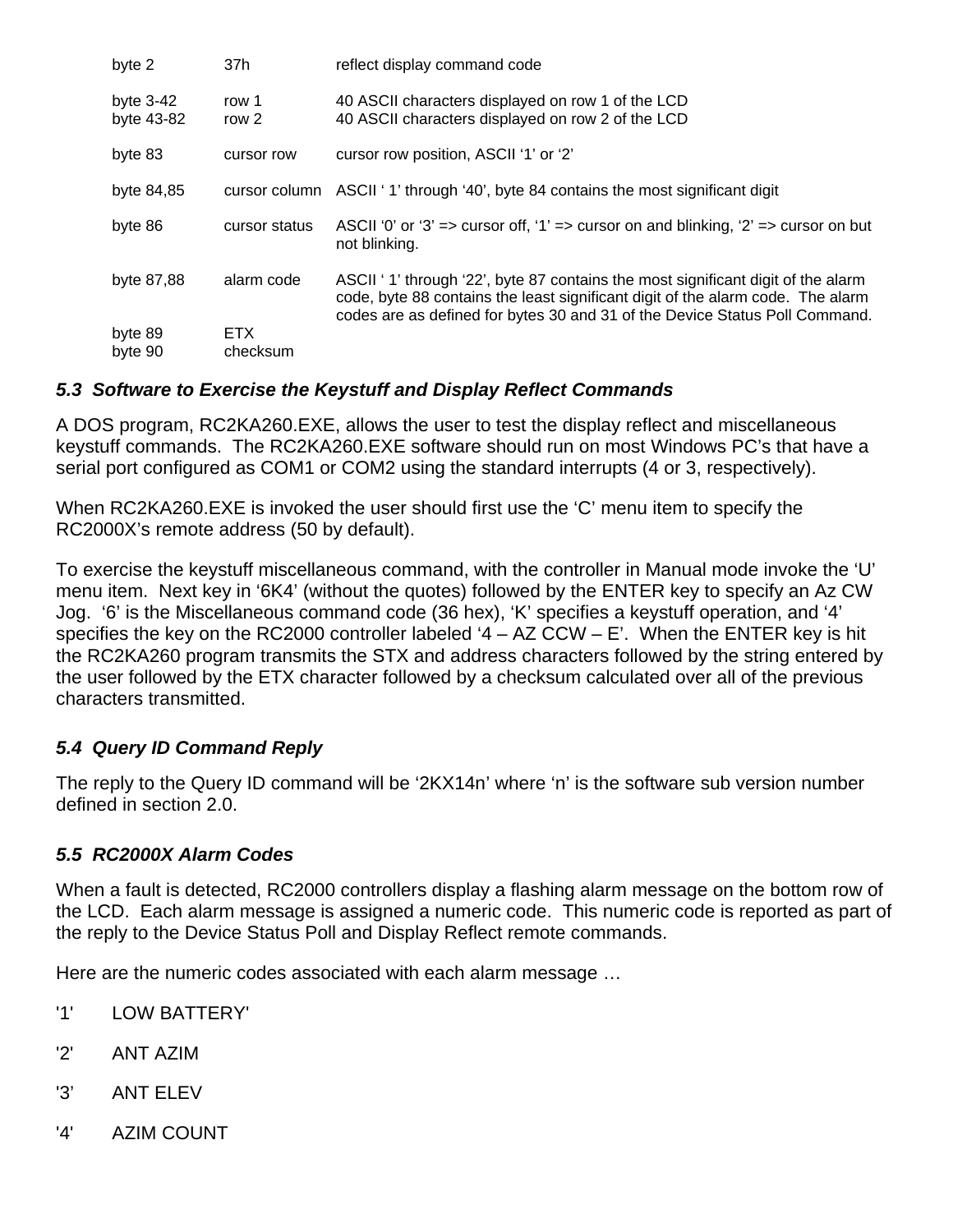- '5' ELEV COUNT
- '6' AZIM LIMITS
- '7' ELEV LIMITS
- '10 AZIM SLOW SPEED
- '11' ELEV SLOW SPEED
- '12' COMM PORT
- '14' TRACK CONFIG
- '15' ANT/RCVR CONFIG
- '16' TIME/DATE
- '17' AZ/EL ANGLE DISPLAY
- '18' POL OPTIONS
- '19' ANT POL
- '20' AZ/EL OPTIONS

#### *5.6 Remote Pol Jogs While Tracking*

With previous versions of the software, when Track mode was active and the controller was idle ('0- MENU' displayed when Expert Access is enabled), the controller would accept polarization jog commands from the serial port via the Remote Pol Command (34 hex, C and W sub-commands). With the RC2000X, if the Remote Pol Command is used to jog the antenna the controller will switch Remote mode.

A remote user can jog the polarization without leaving Track mode via the Keystuff Miscellaneous command.

Note that the Remote Pol Command can be used to send H/V commands to the controller while Track Mode is active.

#### *5.7 Remote Status Query Reply Modified to Report Track Band*

With support for quad band tracking a slight modifications was required to

/\* Byte 33 - Track Mode state, error status, and track band. \*/

bit => 7 6 5 4 3 2 1 0 0 1 b1 b0 \$ s s s s

where

 b1 b0 0 0 c band 0 1 k band